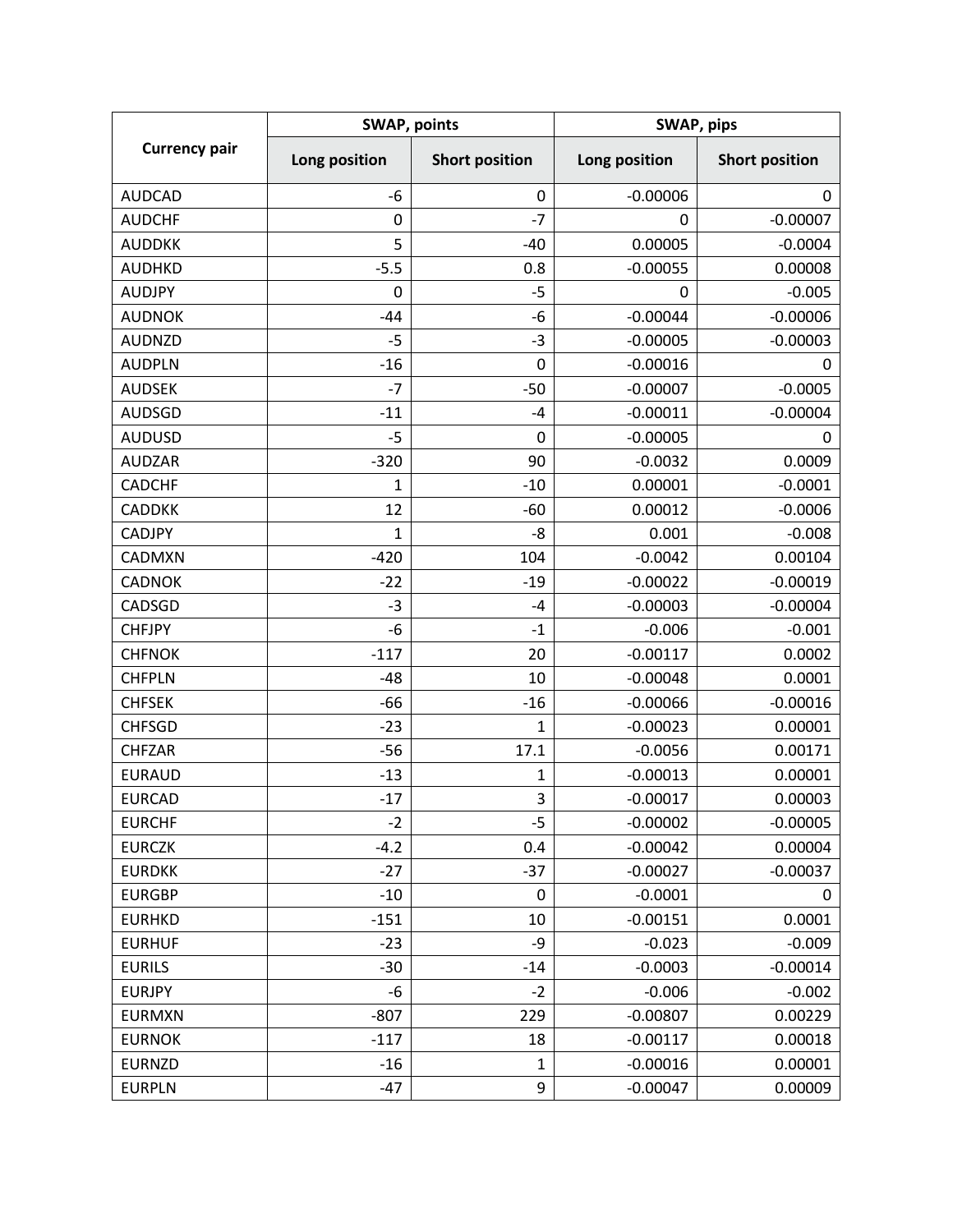| <b>EURRUB</b> | $-2330$        | 664            | $-0.0233$   | 0.00664    |
|---------------|----------------|----------------|-------------|------------|
| <b>EURSEK</b> | $-60$          | $-26$          | $-0.0006$   | $-0.00026$ |
| <b>EURSGD</b> | $-24$          | 0              | $-0.00024$  | 0          |
| <b>EURTRY</b> | $-369$         | 117            | $-0.00369$  | 0.00117    |
| <b>EURUSD</b> | $-13$          | $\overline{2}$ | $-0.00013$  | 0.00002    |
| <b>EURZAR</b> | $-597$         | 180            | $-0.00597$  | 0.0018     |
| <b>GBPAUD</b> | $-7$           | $-5$           | $-0.00007$  | $-0.00005$ |
| <b>GBPCAD</b> | $-12$          | 0              | $-0.00012$  | 0          |
| <b>GBPCHF</b> | $\mathbf 1$    | $-11$          | 0.00001     | $-0.00011$ |
| <b>GBPDKK</b> | 4              | $-85$          | 0.00004     | $-0.00085$ |
| <b>GBPJPY</b> | 0              | -9             | 0           | $-0.009$   |
| <b>GBPNOK</b> | $-80$          | -6             | $-0.0008$   | $-0.00006$ |
| <b>GBPNZD</b> | -9             | $-5$           | $-0.00009$  | $-0.00005$ |
| <b>GBPPLN</b> | $-32$          | $\mathbf{1}$   | $-0.00032$  | 0.00001    |
| <b>GBPSEK</b> | $-10$          | $-90$          | $-0.0001$   | $-0.0009$  |
| <b>GBPSGD</b> | $-19$          | -6             | $-0.00019$  | $-0.00006$ |
| <b>GBPTRY</b> | $-396$         | 122            | $-0.00396$  | 0.00122    |
| <b>GBPUSD</b> | -9             | 0              | $-0.00009$  | 0          |
| <b>GBPZAR</b> | $-611$         | 174            | $-0.00611$  | 0.00174    |
| <b>HKDJPY</b> | 0              | $-187$         | 0           | $-0.00187$ |
| <b>MXNJPY</b> | 56             | $-198$         | 0.00056     | $-0.00198$ |
| <b>NOKJPY</b> | 1              | $-12$          | 0.00001     | $-0.00012$ |
| <b>NOKSEK</b> | 0              | $-13$          | 0           | $-0.00013$ |
| <b>NZDCAD</b> | $-5$           | $-1$           | $-0.00005$  | $-0.00001$ |
| <b>NZDCHF</b> | 0              | $-7$           | 0           | $-0.00007$ |
| <b>NZDJPY</b> | $\pmb{0}$      | -6             | $\mathbf 0$ | $-0.006$   |
| <b>NZDSEK</b> | 3              | $-48$          | 0.00003     | $-0.00048$ |
| <b>NZDSGD</b> | $-10$          | $-5$           | $-0.0001$   | $-0.00005$ |
| <b>NZDUSD</b> | -4             | $-1$           | $-0.00004$  | $-0.00001$ |
| <b>PLNJPY</b> | 40             | $-270$         | 0.004       | $-0.027$   |
| SGDJPY        | $-1$           | $-12$          | $-0.001$    | $-0.012$   |
| <b>TRYJPY</b> | $\pmb{0}$      | $-11$          | 0           | $-0.011$   |
| <b>USDCAD</b> | $-4$           | $-5$           | $-0.00004$  | $-0.00005$ |
| <b>USDCHF</b> | $\overline{2}$ | $-13$          | 0.00002     | $-0.00013$ |
| <b>USDCNH</b> | $-74$          | 0              | $-0.00074$  | 0          |
| <b>USDCZK</b> | $-1.8$         | $-1$           | $-0.00018$  | $-0.0001$  |
| <b>USDDKK</b> | 14             | $-89$          | 0.00014     | $-0.00089$ |
| <b>USDHKD</b> | $-7$           | $-4.2$         | $-0.00007$  | $-4.2E-05$ |
| <b>USDHUF</b> | $\overline{2}$ | $-33$          | 0.002       | $-0.033$   |
| <b>USDILS</b> | 0              | $-41$          | 0           | $-0.00041$ |
| <b>USDJPY</b> | $\mathbf 1$    | $-11$          | 0.001       | $-0.011$   |